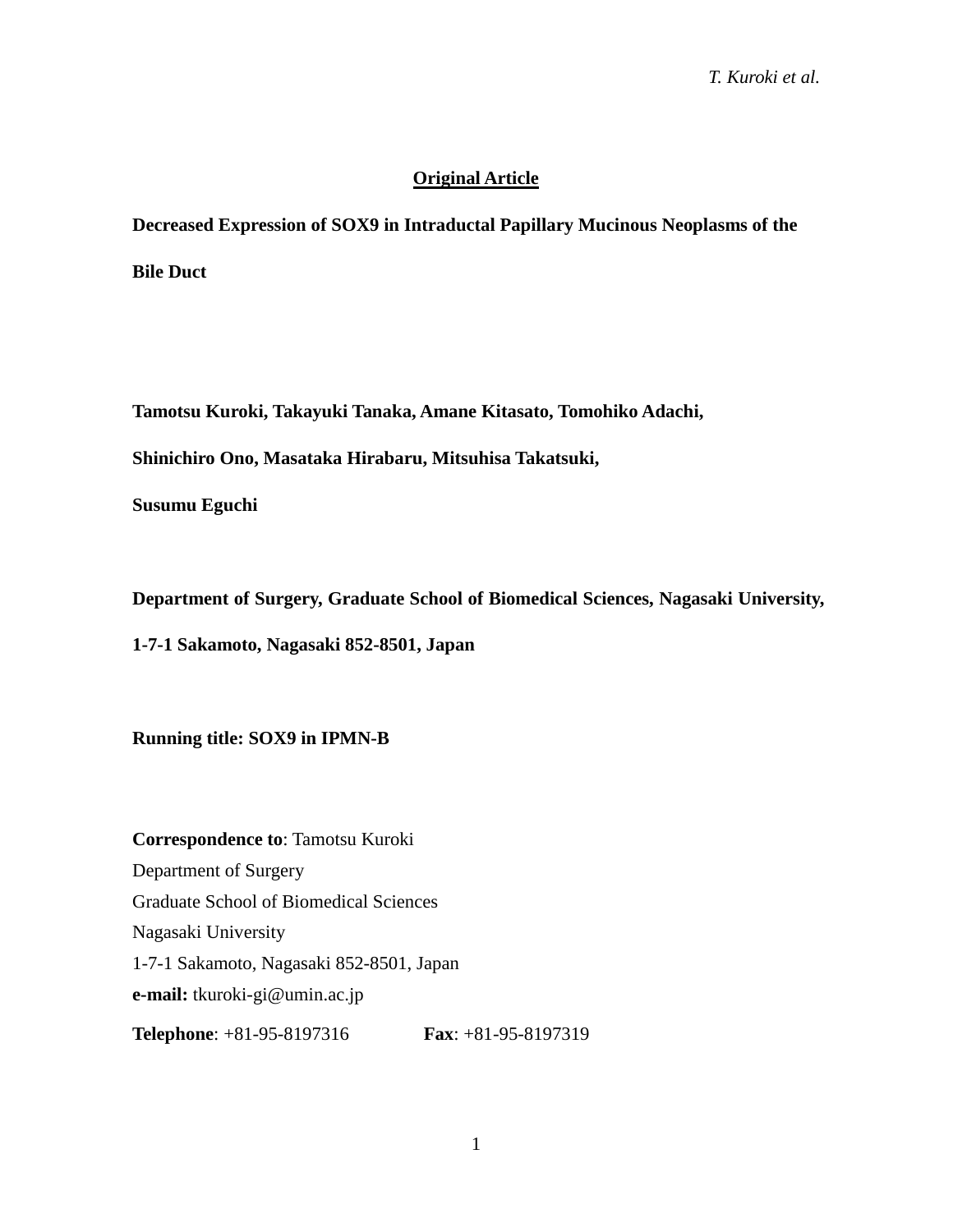### **Abstract**

**Background/Aims:** SOX9 is an important transcription factor required for development and has been implicated in several types of malignant tumor. Our recent study showed that SOX9 played an important role in multi-step carcinogenesis in cases of intraductal papillary mucinous tumor of the pancreas (IPMN-P). This study aimed to investigate the expression of SOX9 in cases of intraductal papillary mucinous tumor of the bile duct (IPMN-B).

**Material and Methods:** SOX9 expression was immunohistochemically evaluated in the tumor and corresponding normal bile-duct epithelium of seven IPMN-B patients.

**Results:** In all cases, SOX9 expression in the IPMN-B was low compared with the normal biliary epithelium.

**Conclusion:** This study demonstrated that SOX9 expression may indicate a link between IPMN-B and IPMN-P. SOX9 may also have potential as a therapeutic target and/or prognostic marker in IPMN-B.

**Key Words:** SOX9, IPMN-B, IPMN, counterpart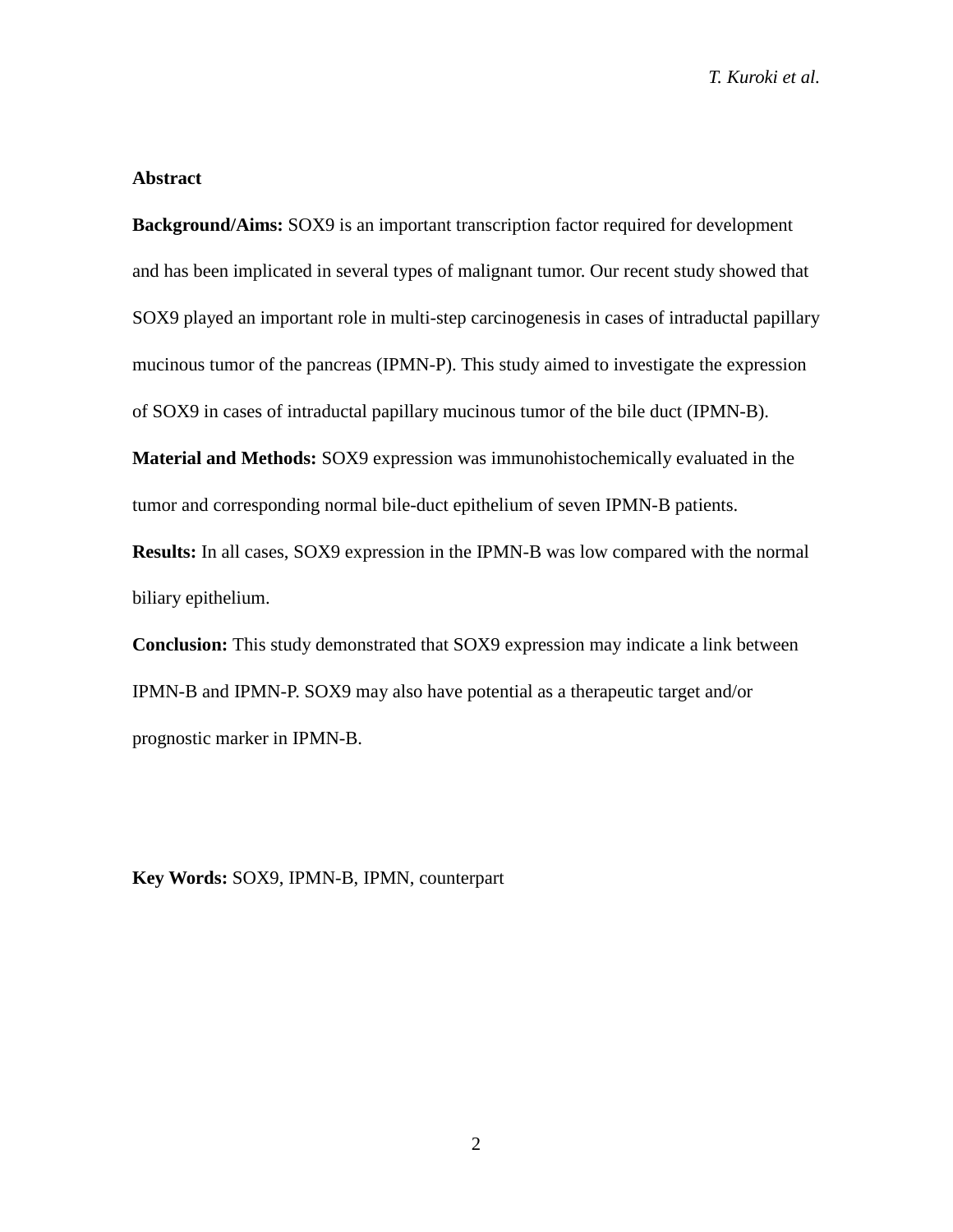### **Introduction**

Some papillary bile duct tumors produce a large amount of mucin and cause several clinical symptoms including obstructive jaundice, abdominal pain, and fever. Mucin impedes the bile flow and causes biliary dilatation. Mucin-producing bile duct tumor is a rare disorder of the biliary tract, and several medical terms have been used to describe this tumor. Given its low incidence, the clinical features, diagnostic problems, and treatment strategies for this disorder are largely unclear [1-3]. "Intraductal papillary mucinous tumor of the bile duct" (IPMN-B) has been the most common term used to describe this condition in recent publications [4, 5]. IPMN-B is recognized as the counterpart of intraductal papillary mucinous tumor of the pancreas (IPMN-P) [6-8]. IPMN-B closely resembles IPMN-P in pathological characteristics and postoperative survival status [9, 10].

Recent reports have implicated Sex-determining Region Y (SRY) box 9 (SOX9), an important transcription factor required for development, in several types of malignant tumor [11-13]. In addition, SOX9 is an essential regulator for biliary development [14]. Our recent study showed that SOX9 plays an important role in the multi-step carcinogenesis of IPMN-P [15]. Herein, we described the SOX9 expression in IPMN-B and reveal the role of SOX9 in the progression of IPMN-B.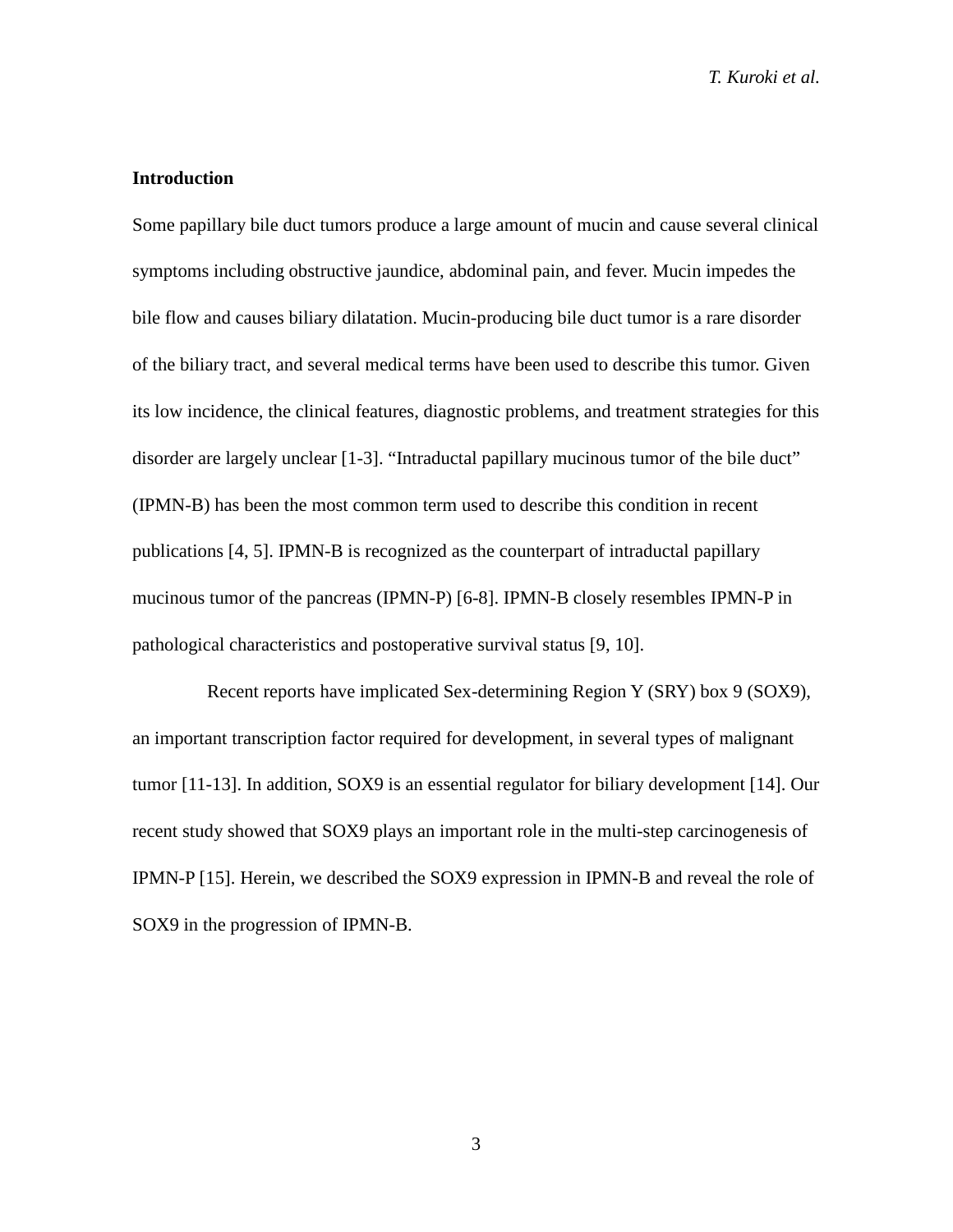### **Materials and methods**

#### **Patients**

From 1993 to 2011, seven patients with IPMN-B underwent surgery in our department. The profiles of our patients are summarized in Table 1. There were 4 females and 3 males, with a mean age of 68 years (range 61-76) at presentation. Five patients typically presented with recurrent cholangitis or jaundice while two patients were asymptomatic. A biliary-associated disease was found in three patients: hepatolithiasis in two and choledochoduodenal fistula in one. Major laboratory tests (total bilirubin, alkaline phosphatase, transaminases) were elevated in all five symptomatic patients but not in the two others. Serum carcinoembryonic antigen was within normal limits in all seven patients. Another tumor marker, CA19-9, was elevated in three patients. All laboratory tests, including tumor markers, were within normal limits in the two asymptomatic patients. Major diagnostic procedures including computed tomography (CT), ultrasonography (US), and endoscopic retrograde cholangiography (ERC) were performed in all seven patients. In all patients, ERC showed filling defects in the biliary tract the production of abundant mucin cause the orifice to be wide-open. ERC showed generalized dilatation of the intraand extra-hepatic bile ducts in three patients, left hepatic duct and extra-hepatic bile ducts in two patients, right hepatic duct and extra-hepatic bile ducts in one patient, and segmental dilatation of the left hepatic ducts in one patient. Intraductal masses were revealed on enhanced CT in all patients. All patients underwent curative hepatectomy. Histological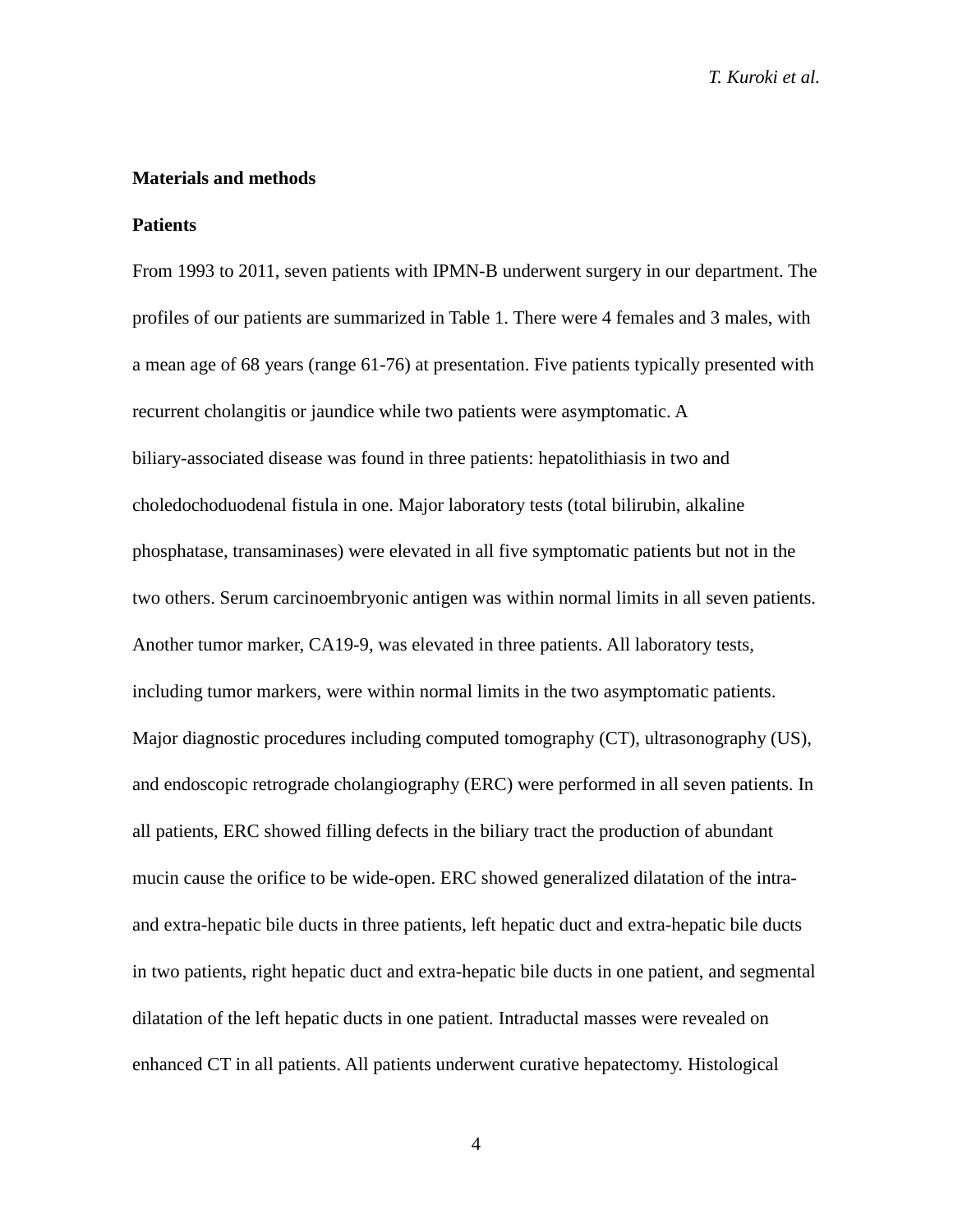grade findings showed four invasive carcinomas, one noninvasive carcinoma, and two adenomas. Two patients died of recurrence. Two patients died of other disease. The other three patients are alive and disease-free.

### **Immunohistochemical analysis**

All the surgical specimens were fixed in 10% formalin. The specimens were then sectioned, and serial sections were carefully cut from paraffin blocks and stained with hematoxylin and eosin. Immunohistochemical examinations were performed as follows. Sections were deparaffinized by ethanol concentrations and washed in phosphate-buffered saline (PBS). Then, the sections were treated with hot water at 95°C for antigen retrieval (Target Retrieval Solutions pH 9.0 (Dako, Japan)) for 20 minutes. After washing, the samples were treated with 0.03% hydrogen peroxide in methyl alcohol. Thereafter, they were treated with 0.25% casein in PBS, containing stabilizing protein and 0.015 mol/L sodium azide (Protein Block, Serum-Free, Dako, Japan) at room temperature for 20 min and covered with a mouse monoclonal antibody to SOX9 (Abcam Discover More, Tokyo, Japan) at a dilution of 1:500 in PBS at room temperature for 30 minutes. After being rinsed with PBS, the sections were treated with a rabbit polyclonal antibody against mouse IgG, IgA, and IgM at room temperature for 30 minutes and washed with PBS. The peroxidase/antiperoxidase complex was allowed to react with the rabbit antibody, and the sections were stained with 3, 3-diaminobenzidinetetrahydrochloride (DAB) containing 0.03% hydrogen peroxide (Envison kit / HRP (DAB), Dako, Japan). The sections were counterstained with Mayer's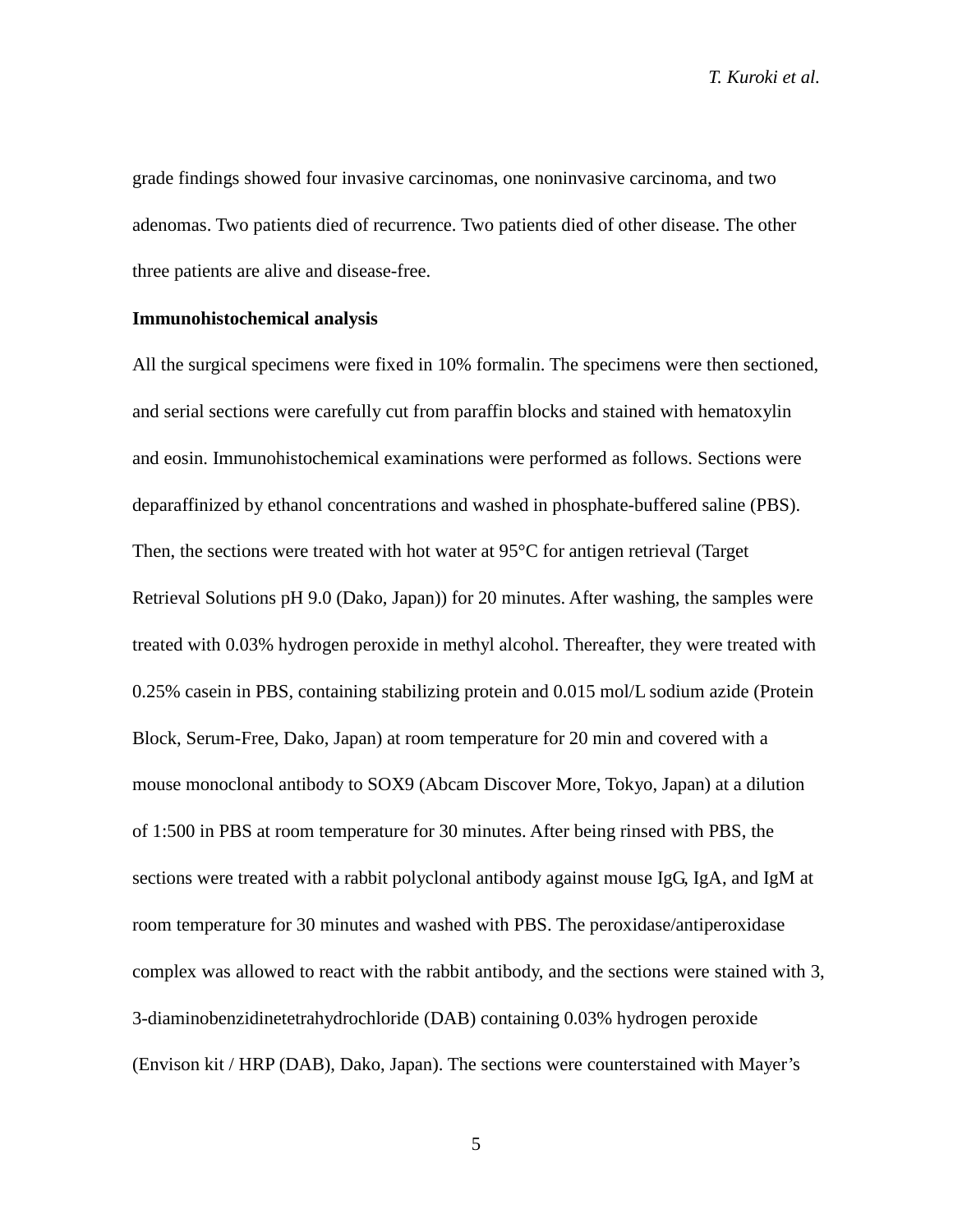hematoxylin.

Expression of SOX9 was evaluated by the percentage of positive cells of each tumor specimen and that of the corresponding normal epithelium of the bile ducts. The percentages were analyzed by counting 200 cells at ×200 magnification in four random views.

### **Statistical analysis**

Continuous data are expressed as the median (range). Categorical data and continuous data were compared using the Mann Whitney-U test. We assigned statistical significance at < 0.05. The calculations were performed with the help of Excel statistics version 2009 (Social Survey Research Information Co., Ltd, Japan).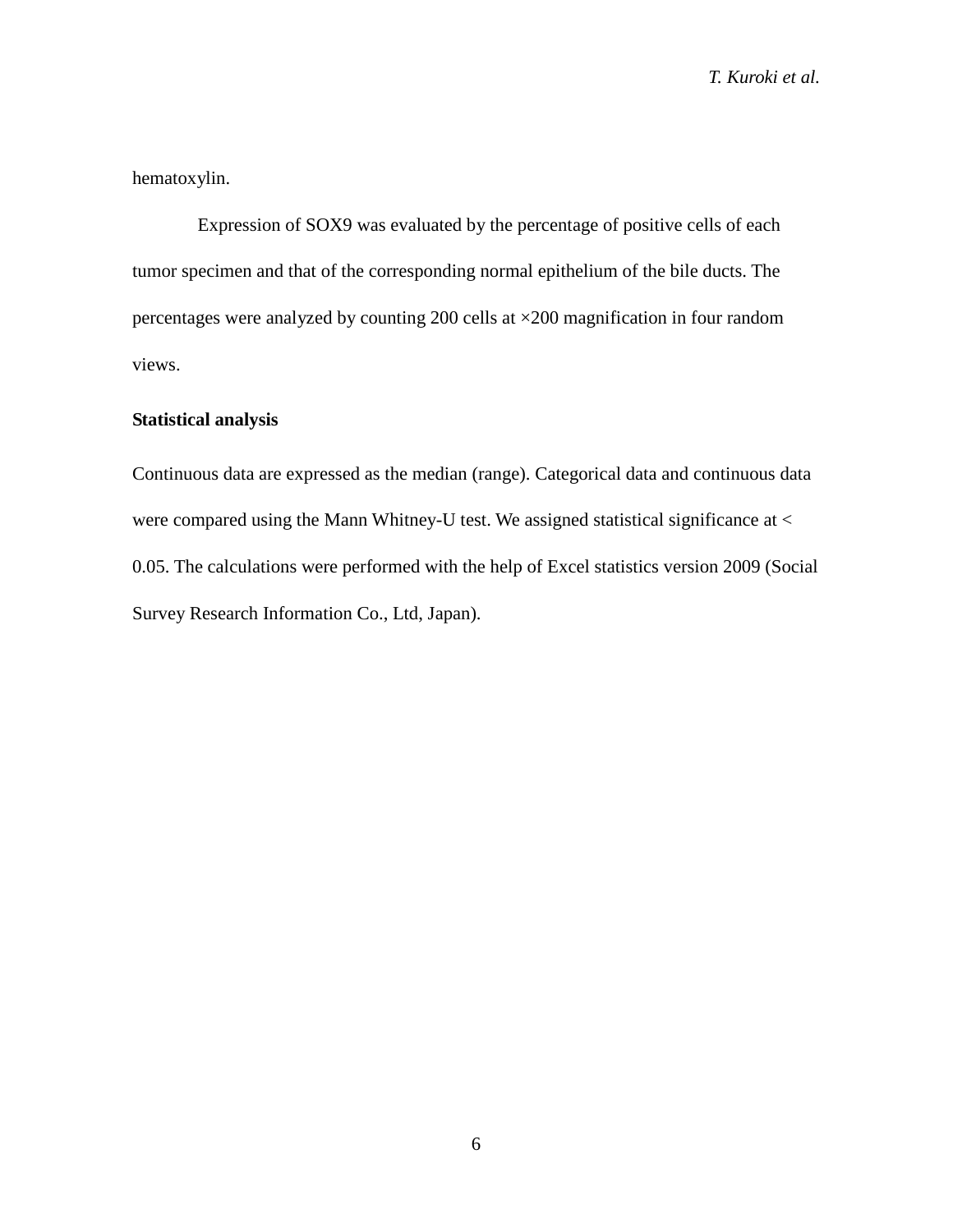### **Results**

SOX9 positivity was detected in nuclei and was observed throughout the normal biliary epithelium. The results of the immunohistochemical analyses of SOX9 expression are presented in Table 2. Almost all normal biliary duct epithelial cells were SOX9 positive (Fig. 1). The SOX9-positive rate ranged from 75% to 83% in normal biliary epithelia. In comparison, all cases showed low SOX9 expression in IPMN-B (Fig. 2). The range of the SOX9-positive rate in IPMN-B cells was from 7% to 45% (Table 2).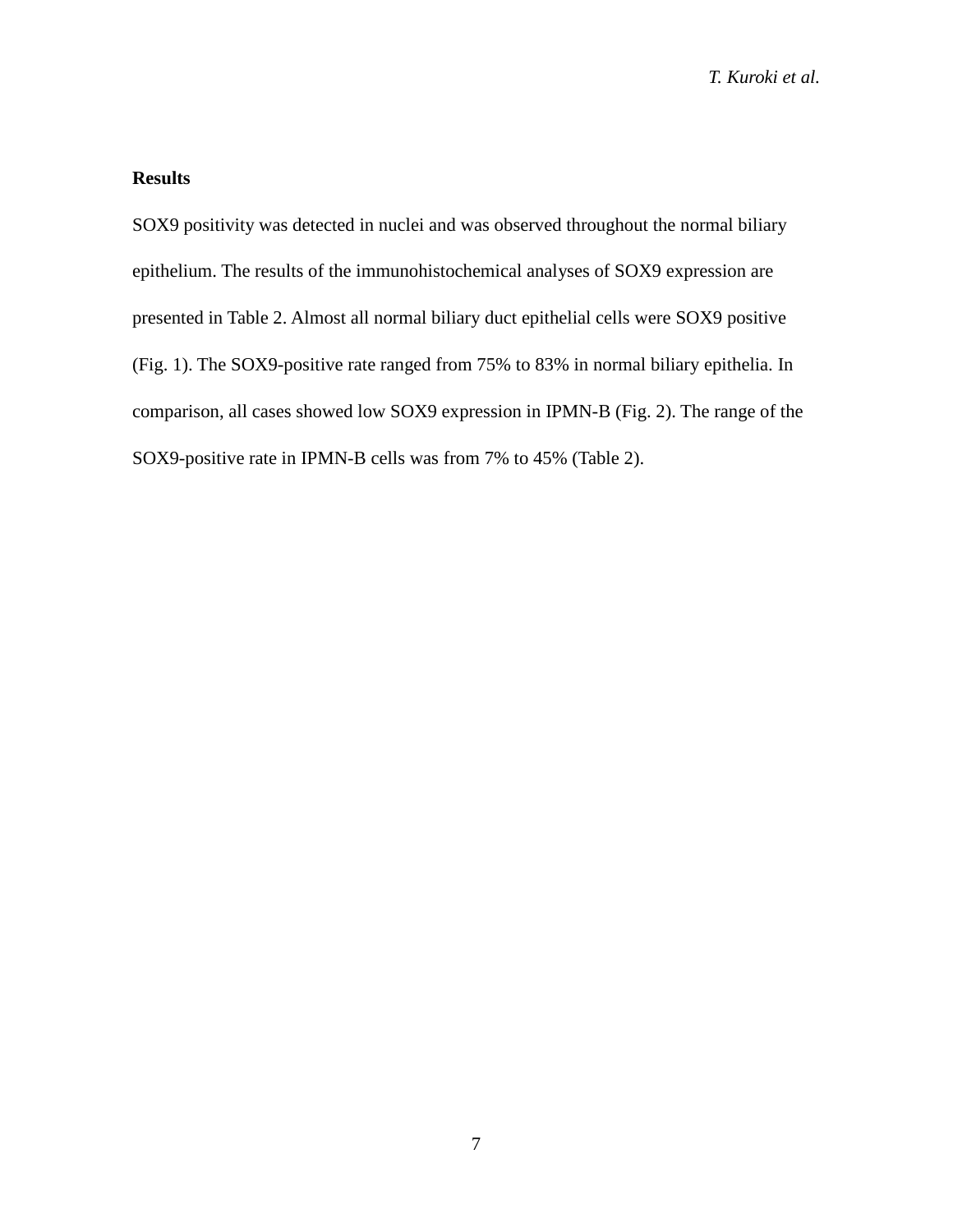### **Discussion**

The expression of SOX9 was decreased in IPMN-B compared with the corresponding normal bile ducts in this immunohistochemical study. Our recent study demonstrated that the expression of SOX9 in pancreatic cancer was extremely low, and that in IPMN-P, SOX9 expression progressively and gradually decreased according to IPMN-P progression, including adenoma, noninvasive carcinoma, and invasive carcinoma [15]. Recent studies have revealed that the IPMN-B is a counterpart of IPMN-P in terms of its histopathological features, production of a large amount of mucin, and clinical findings [4-10]. IPMN-B comprises a histological spectrum that ranges from benign to malignant: adenoma, noninvasive, and invasive carcinoma [16, 17]. Interestingly, the SOX9 expression in the two cases of adenoma of IPMN-B was higher than that in the more malignant cases of carcinoma of IPMN-B in the present study. The down-regulation of SOX9 expression is an early event in the stepwise carcinogenesis of IPMN-B. This same phenomenon was found in the stepwise carcinogenesis of IPMN-P [15].

SOX9 was originally known as a key regulator of development processes, including chondrogenesis, neurogenesis, and male sex determination [18, 19]. Subsequently, SOX9 was shown to be a multifaceted transcription factor indispensable for the development of several organs, including the intestines, the pancreas, and the biliary tract [20]. Recent studies have shown the important role of SOX9 in carcinogenesis for several organs [21-]. Sun et al. [21] reported that upregulation of SOX9 is related to gastric cancer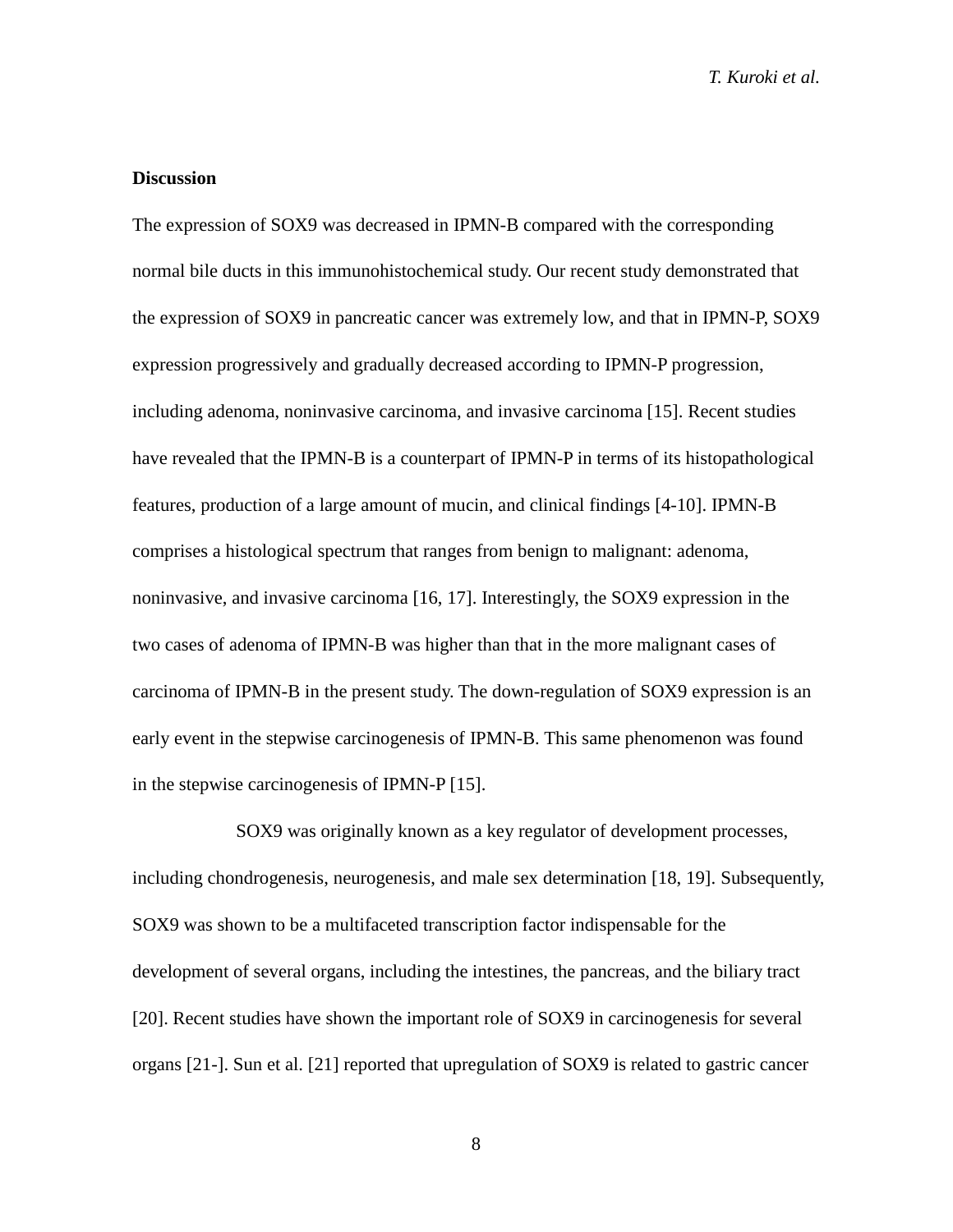development. Lu et al. [22] reported that SOX9 overexpression in colorectal cancer as an indicator of an unfavorable outcome. On the other hand, SOX9 expression in melanoma is downregulated; SOX9 overexpression in melanoma cell lines inhibited tumorigenicity in a human *ex vivo* model of melanoma [23]. In biliary tract cancers, a recent study demonstrated that lack of nuclear SOX9 expression was associated with a higher tumor stage [24]. Moreover, SOX9 is strongly expressed both in intrahepatic bile ducts and gallbladder epithelium [24]. The present study showed that SOX9-positive cells were expressed in almost all normal bile duct cells. It is clearly neither an oncogenic gene or anti-oncogenic gene but rather one that plays different roles in different cancers. Interestingly, Passeron et al. [23] reported that treatment of melanoma cell lines with prostaglandin D2 increased SOX9 expression and restored sensitivity to retinoic acid. These findings suggested that SOX9 has a potential to inhibit the growth of IPMN-B at an early, low-malignancy stage.

In summary, our results of SOX9 expression may indicate a link between IPMN-B and IPMN-P and confirm the recently proposed notion that these two mucin-producing cancers are counterparts. SOX9 may also have potential as a therapeutic target and/or prognostic marker in IPMN-B.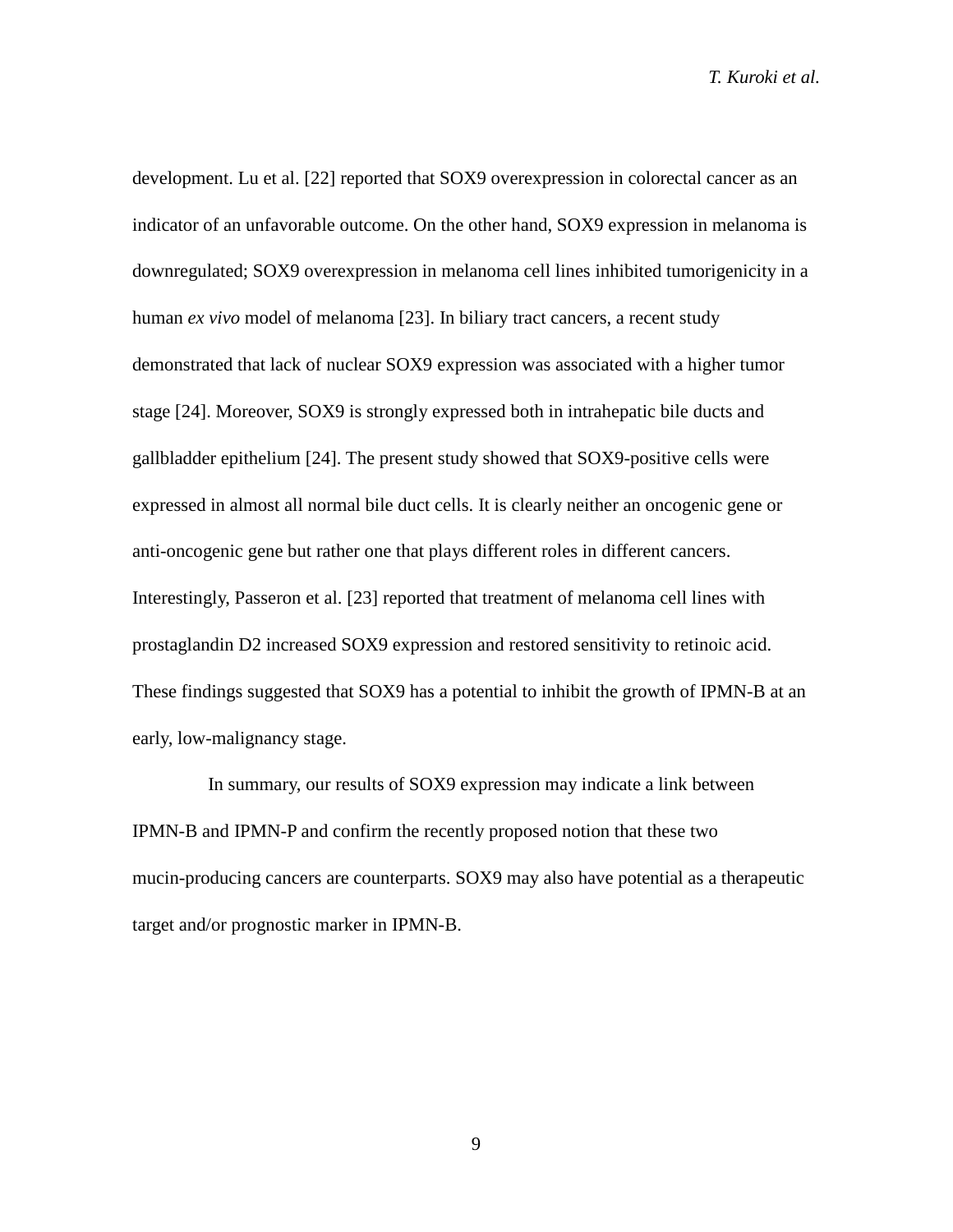### **REFERENCES**

1. Mercadier M, Bodard M, Fingerhut A, et al. Papillomatosis of the intrahepatic bile ducts. World J Surg 1984;8:30.

2. Wu SD, Lu CD, Lu CJ, et al. Mucin-producing intrahepatic biliary papillomatosis. Surg Today 2010;40:845.

3. Nakanuma Y, Zen Y, Harada K, et al. Tumorigenesis and phenotypic characteristics of mucin-producing bile duct tumors: an immunohistochemical approach. J Hepatobiliary Pancreat Sci 2010;17:211.

4. Yeh TS, Tseng JH, Chiu CT, et al. Cholangiographic spectrum of intraductal papillary mucinous neoplasm of the bile ducts. Ann Surg 2006;244:248.

5. Paik KY, Heo JS, Choi SH, et al. Intraductal papillary neoplasm of the bile ducts: the clinical features and surgical outcome of 25 cases. J Surg Oncol 2008;97:508.

6. Chen TC, Nakanuma Y, Zen Y, et al. Intraductal papillary neoplasia of the liver associated with hepatolithiasis. Hepatology 2001;34:651.

7. Abraham SC, Lee JH, Hruban RH, et al. Molecular and immunohistochemical analysis of intraductal papillary neoplasms of the biliary tract. Human Pathol 2003;34:902.

8. Zen Y, Fujii T, Itatsu K, et al. Biliary papillary tumors share pathological features with intraductal papillary mucinous neoplasm of the pancreas. Hepatology 2006;44:1333.

9. Shibahara H, Tamada S, Goto M, et al. Pathologic features of mucin-producing bile duct tumors: two histopathologic categories as counterparts of pancreatic intraductal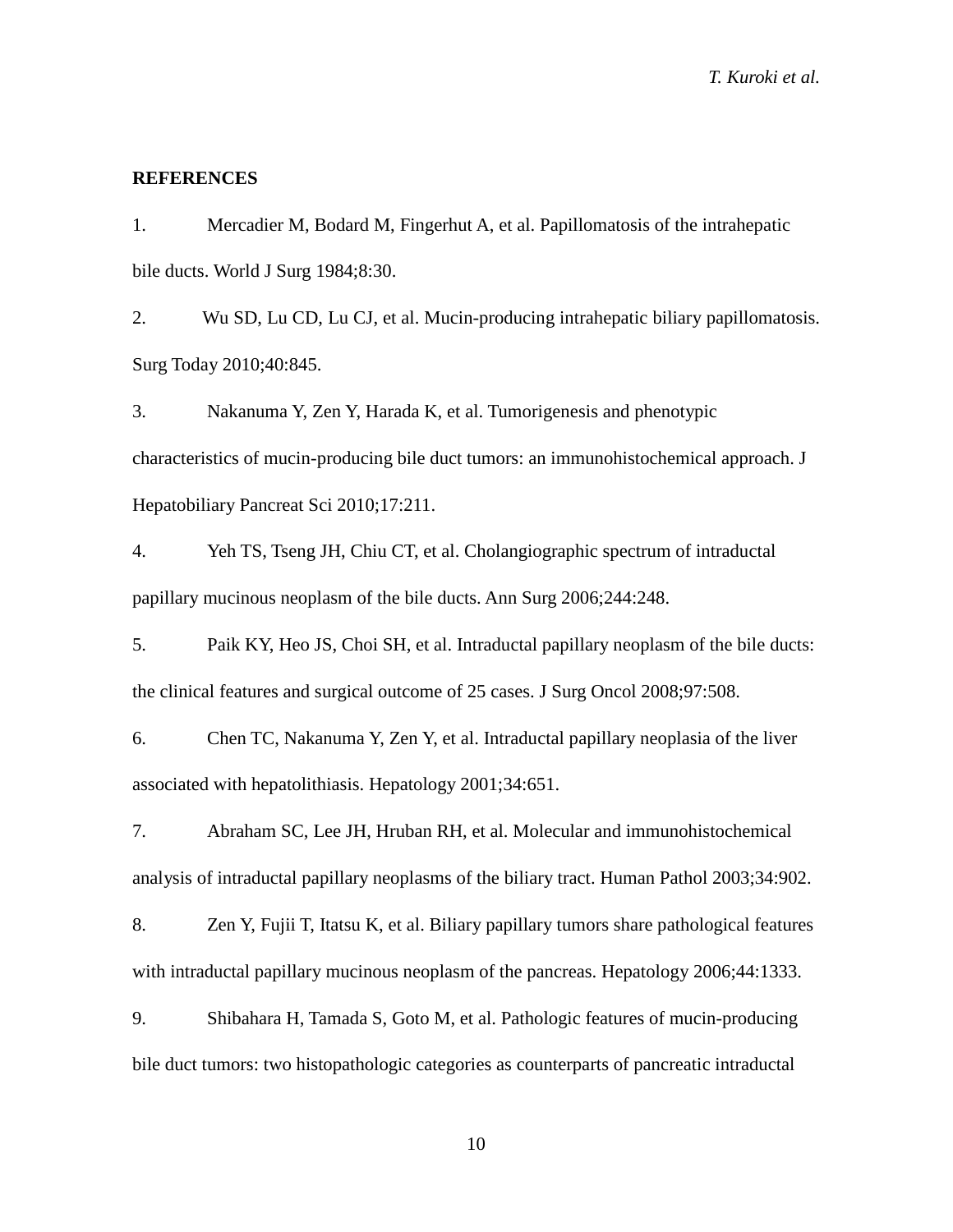papillary mucinous neoplasms. Am J Surg Pathol 2004;28:327.

10. Ji Y, Fan J, Zhou J, et al. Intraductal papillary neoplasms of bile duct. A distinct entity like its counterpart in pancreas. Histol Histopathol 2008;23:41.

11. Lu B, Fang Y, Xu J et al. Analysis of SOX9 expression in colorectal cancer. Am J Clin Pathol 2008;130:897.

12. Zhou CJ, Guo JQ, Zhu KX, et al. Elevated expression of SOX9 is related with the progression of gastric carcinoma. Diagn Cytopathol 201;39:105.

13. Kimura M, Mutoh H, Sugano K. SOX9 is expressed in normal stomach, intestinal metaplasia, and gastric carcinoma in humans. J Gastroenterol 2011;46:1292.

14. Antoniou A, Raynaud P, Cordi S, et al. Intrahepatic bile ducts develop according to a new mode of tubulogenesis regulated by the transcription factor SOX9.

Gastroenterology 2009;136:2325.

15. Tanaka T, Kuroki T, Adachi T, et al. The evaluation of SOX9 expression in pancreatic cancer and intraductal papillary mucinous neoplasm. Pancreas in press.

16. Martin RC, Klimstra DS, Schwartz L, et al. Hepatic intraductal oncocytic papillary carcinoma. Cancer 2002;95:2180.

17. Rouzbahman M, Serra S, Adsay NV, et al. Oncocytic papillary neoplasms of the biliary tract: a clinicopathological, mucin core and Wnt pathway protein analysis of four cases. Pathology 2007;39:413.

18. Foster JM, Dominguez-Steglich MA, Guioli S, et al. Campomelic dysplasia and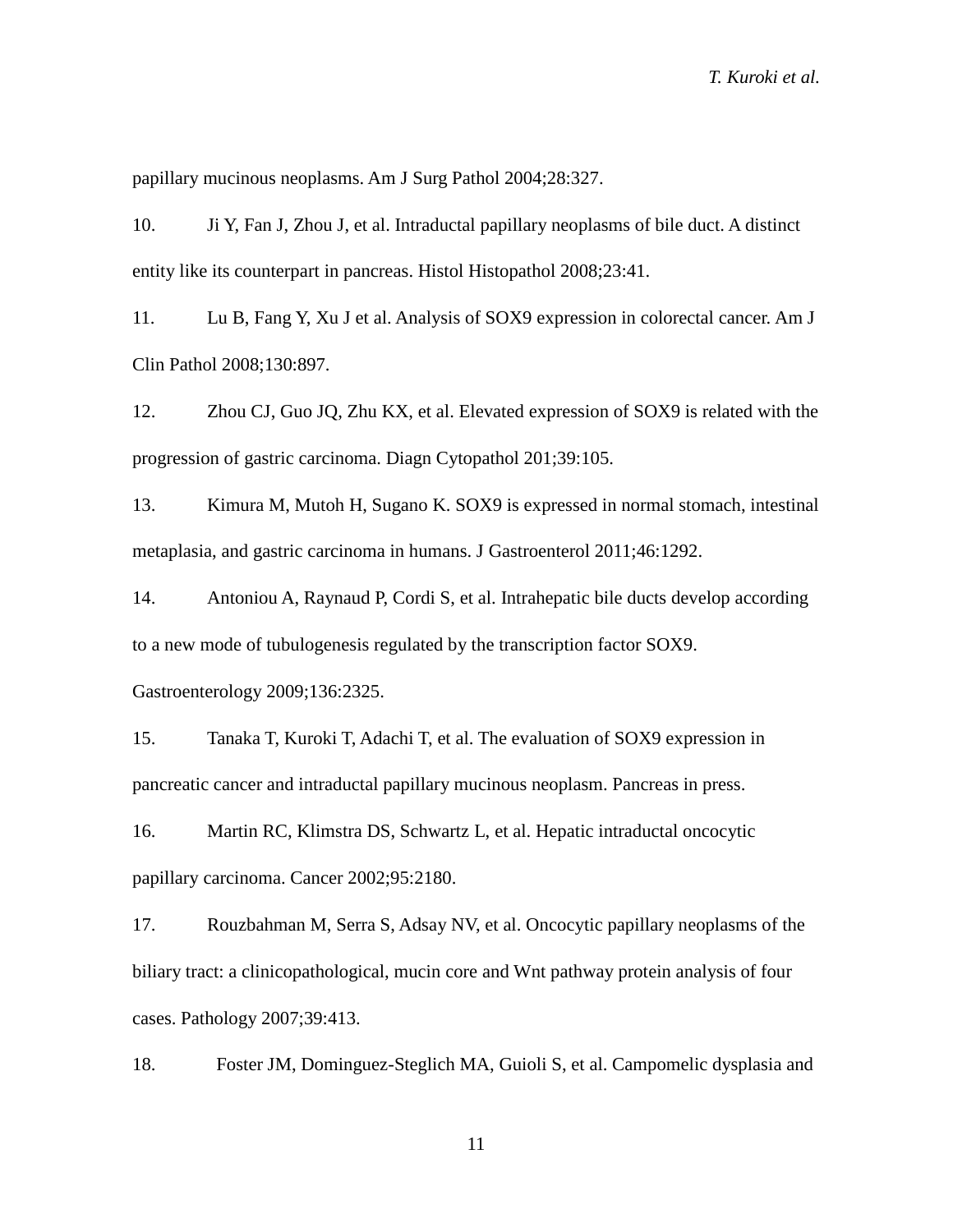autosomal sex reversal caused by mutations in an SRY-related gene. Nature 1994;372:525.

19. Sponkony RF, Aoki Y, Saint-Germain N, et al. The transcription factor SOX9 is required for cranial neural crest development in *Xenopus*. Development 2002;129:421.

20. Furuyama K, Kawaguchi Y, Akiyama H, et al. Continuous cell supply from a Sox9-expressing progenitor zone in adult liver, exocrine pancreas, and intestine. Nat Genet 2011;43:34.

21. Sun M, Uozaki H, Hino R, et al. SOX9 expression and its methylation status in gastric cancer. Virchows Arch 2012;460:271.

22. Lu B, Fang Y, Xu J, et al. Analysis of SOX9 expression in colorectal cancer. Am J Clin Pathol 2008;130:897.

23. Passeron T, Valencia JC, Namiki T, et al. Upregulation of SOX9 inhibits the growth of human and mouse melanomas and restores their sensitivity to retinoic acid. J Clin Invest 2009;119:954.

24. Mazur PK, Riener MO, Jochum W, et al. Expression and clinicopathological significance of Notch signaling and cell-fate genes in biliary tract cancer. Am J Gastroenterol 2011;107:126.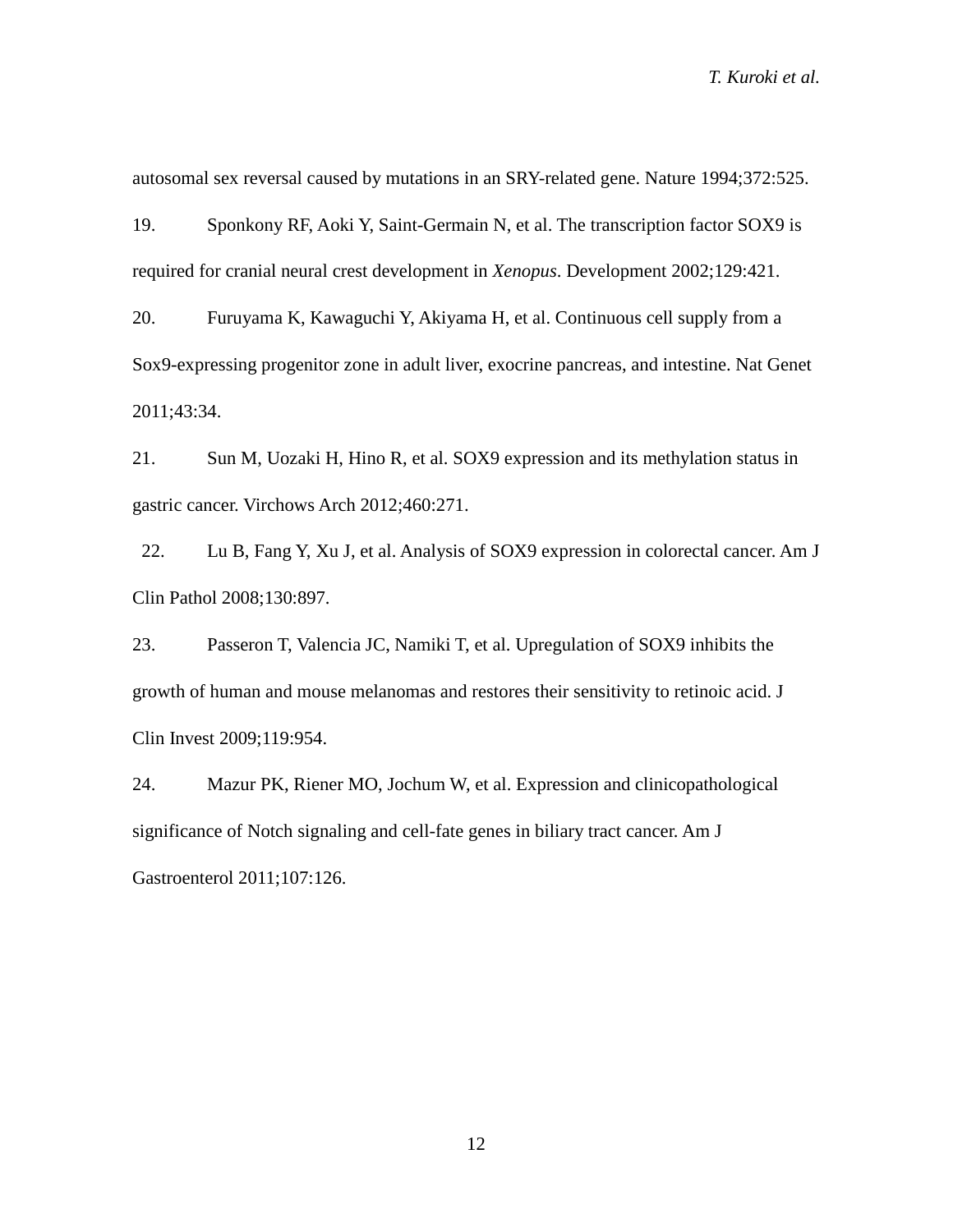## **FIGURE LEGENDS**

Fig. 1 SOX9 expression and immunohistochemical stain of biliary epithelium. Almost all normal biliary duct epithelial cells were SOX9 positive.

Fig. 2 SOX9 expression was low in IPMN-B compared with the normal biliary ductal epithelium.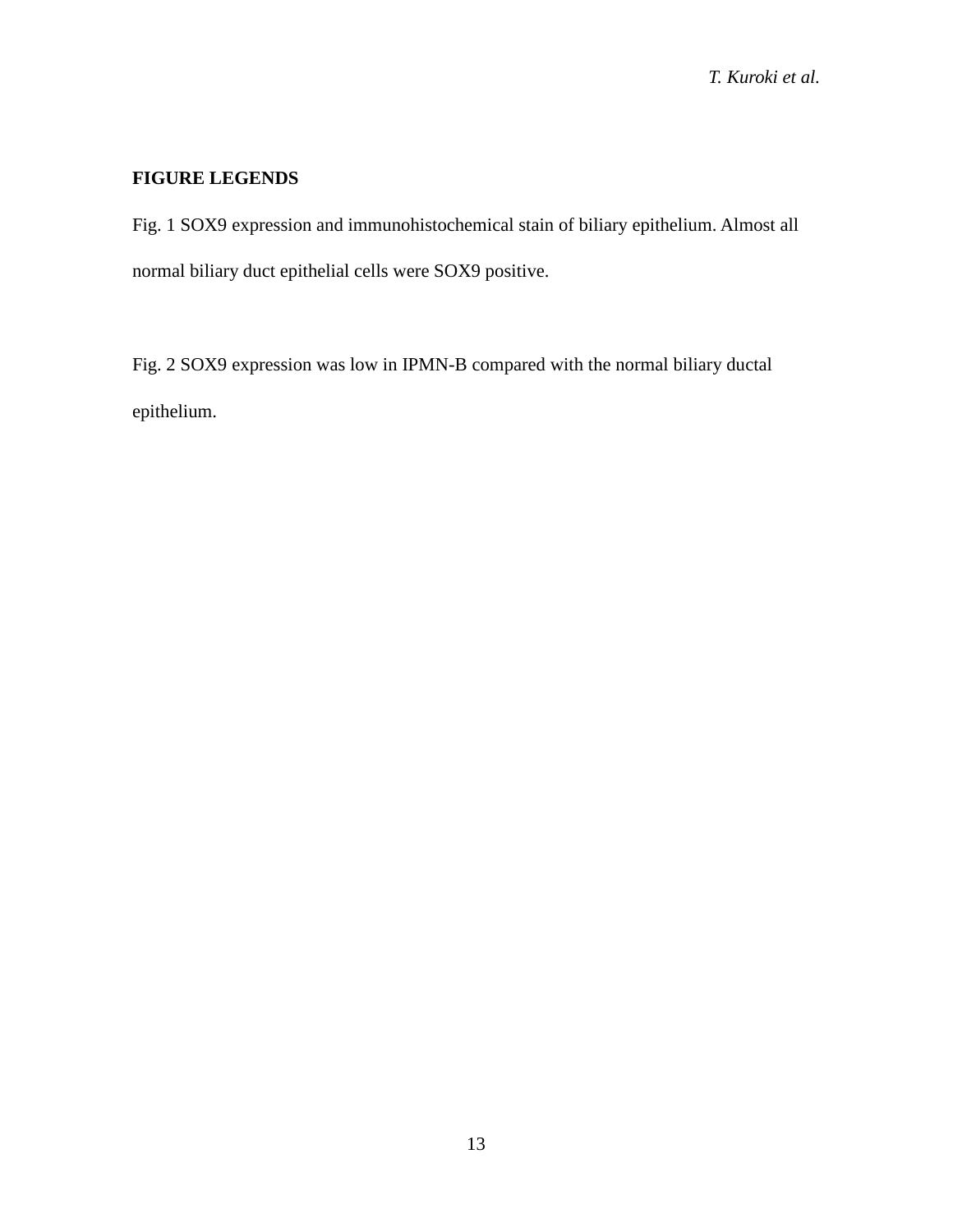Fig. 1

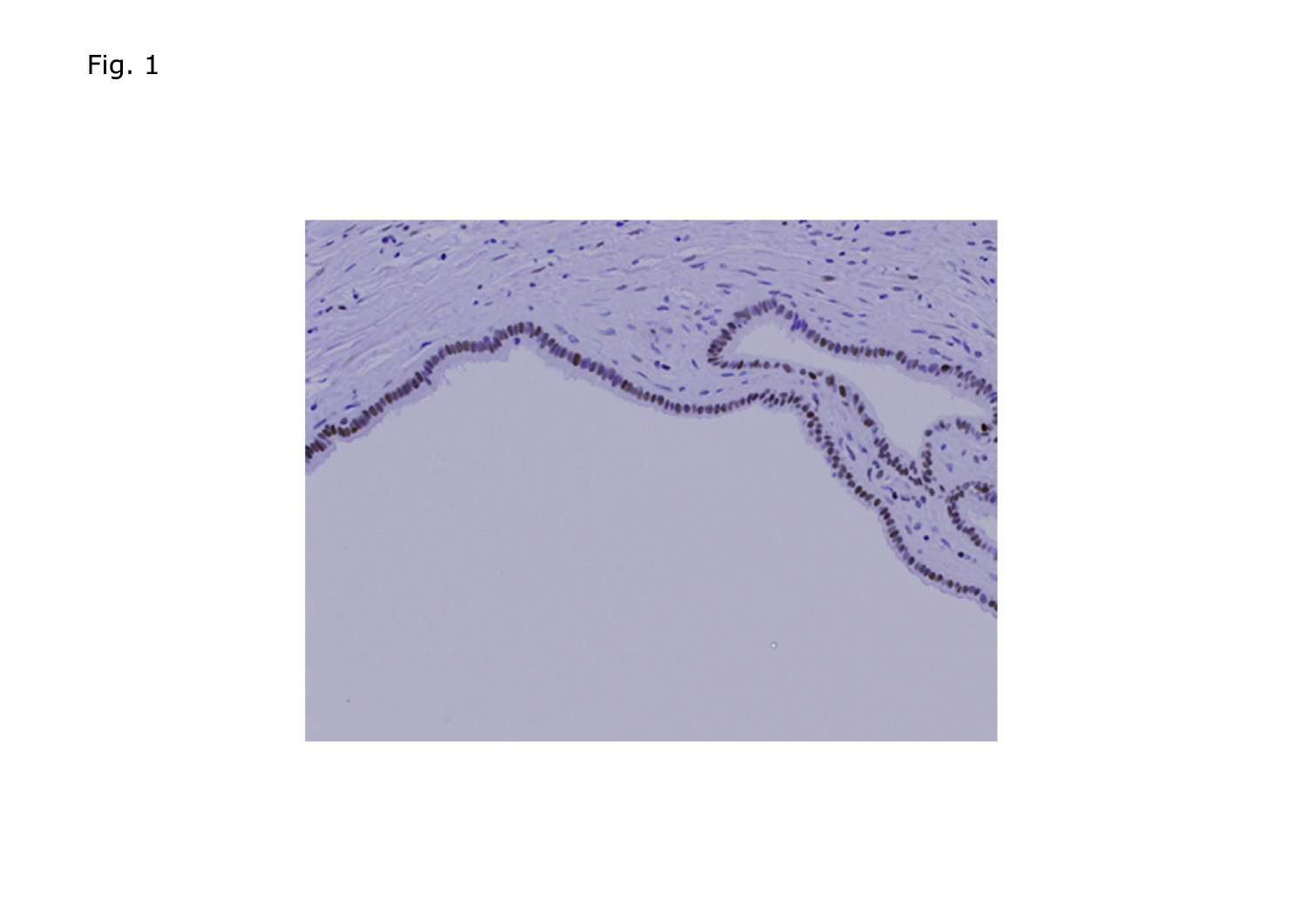Fig. 2

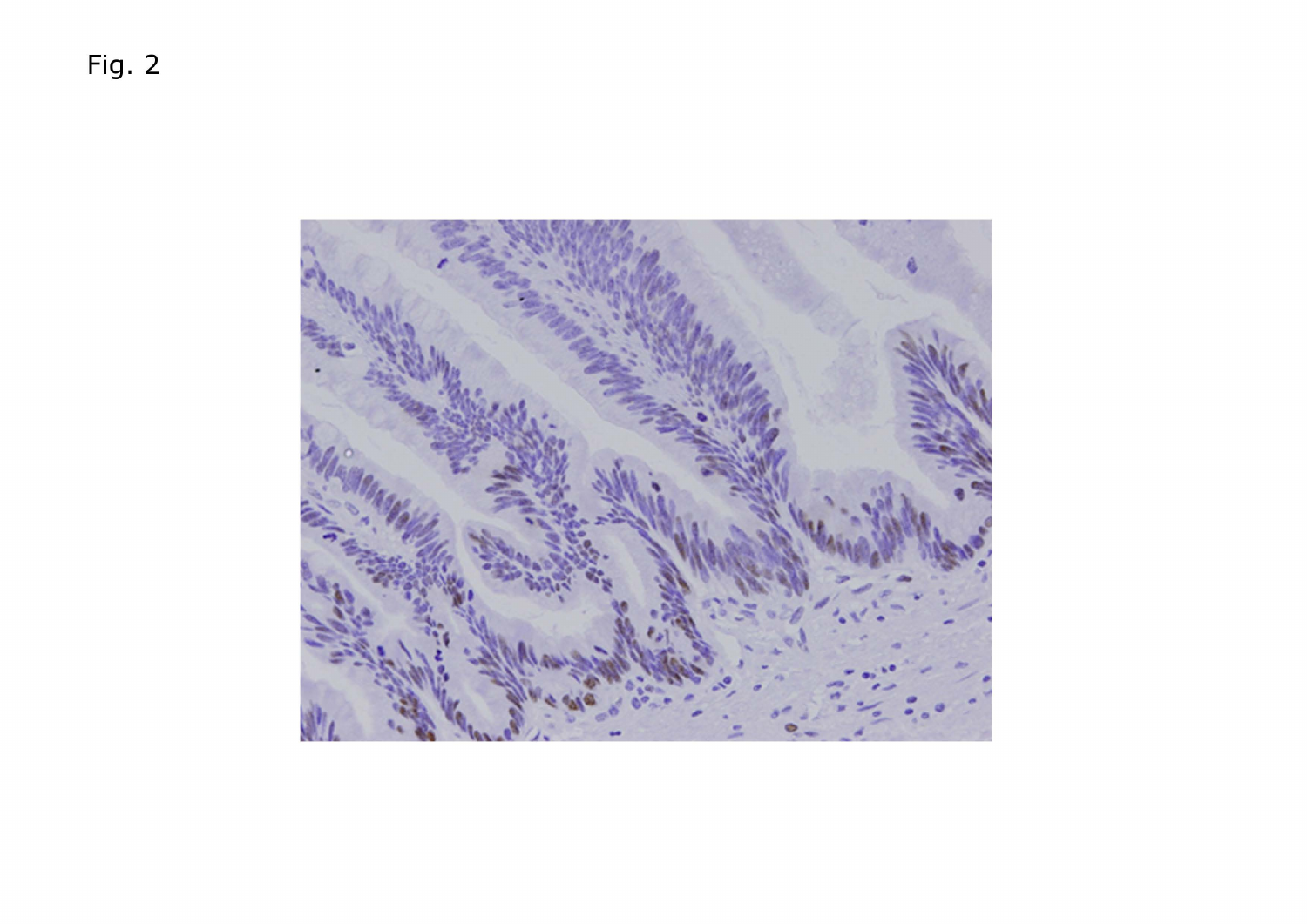| No.            | Age | Sex          | Location           | Operation                               | Histological Grade    | Outcome       |
|----------------|-----|--------------|--------------------|-----------------------------------------|-----------------------|---------------|
| 1              | 72  | M            | Left hepatic duct  | Left trisectionectomy                   | Invasive carcinoma    | 25 months     |
|                |     |              |                    | Caudate lobectomy                       |                       | Death of      |
|                |     |              |                    | Resection of the extrahepatic bile duct |                       | other disease |
| $\overline{a}$ | 62  | F            | Left hepatic duct  | Left hemihepatectomy                    | Noninvasive carcinoma | 97 months     |
|                |     |              |                    | Caudate lobectomy                       |                       | Death of      |
|                |     |              |                    |                                         |                       | recurrence    |
| 3              | 70  | M            | Hilar duct         | Right hemihepatectomy                   | Invasive carcinoma    | 25 months     |
|                |     |              |                    | Caudate lobectomy                       |                       | Death of      |
|                |     |              |                    | Resection of the extrahepatic bile duct |                       | recurrence    |
| 4              | 62  | F            | Common bile duct   | Anterior segmentectomy                  | Invasive carcinoma    | 79 months     |
|                |     |              |                    | Resection of the extrahepatic bile duct |                       | Death of      |
|                |     |              |                    |                                         |                       | Other disease |
| 5              | 61  | $\mathbf{F}$ | Left hepatic duct  | Left hemihepatectomy                    | Adenoma               | 142 months    |
|                |     |              |                    |                                         |                       | Alive and     |
|                |     |              |                    |                                         |                       | disease-free  |
| 6              | 76  | $_{\rm F}$   | Left hepatic duct  | Left hemihepatectomy                    | Adenoma               | 27 months     |
|                |     |              |                    | Caudate lobectomy                       |                       | Alive and     |
|                |     |              |                    |                                         |                       | disease-free  |
| 7              | 76  | M            | Right hepatic duct | Extended right hemihepatectomy          | Invasive carcinoma    | 50 months     |
|                |     |              |                    | Caudate lobectomy                       |                       | Alive and     |
|                |     |              |                    | Resection of the extrahepatic bile duct |                       | disease-free  |